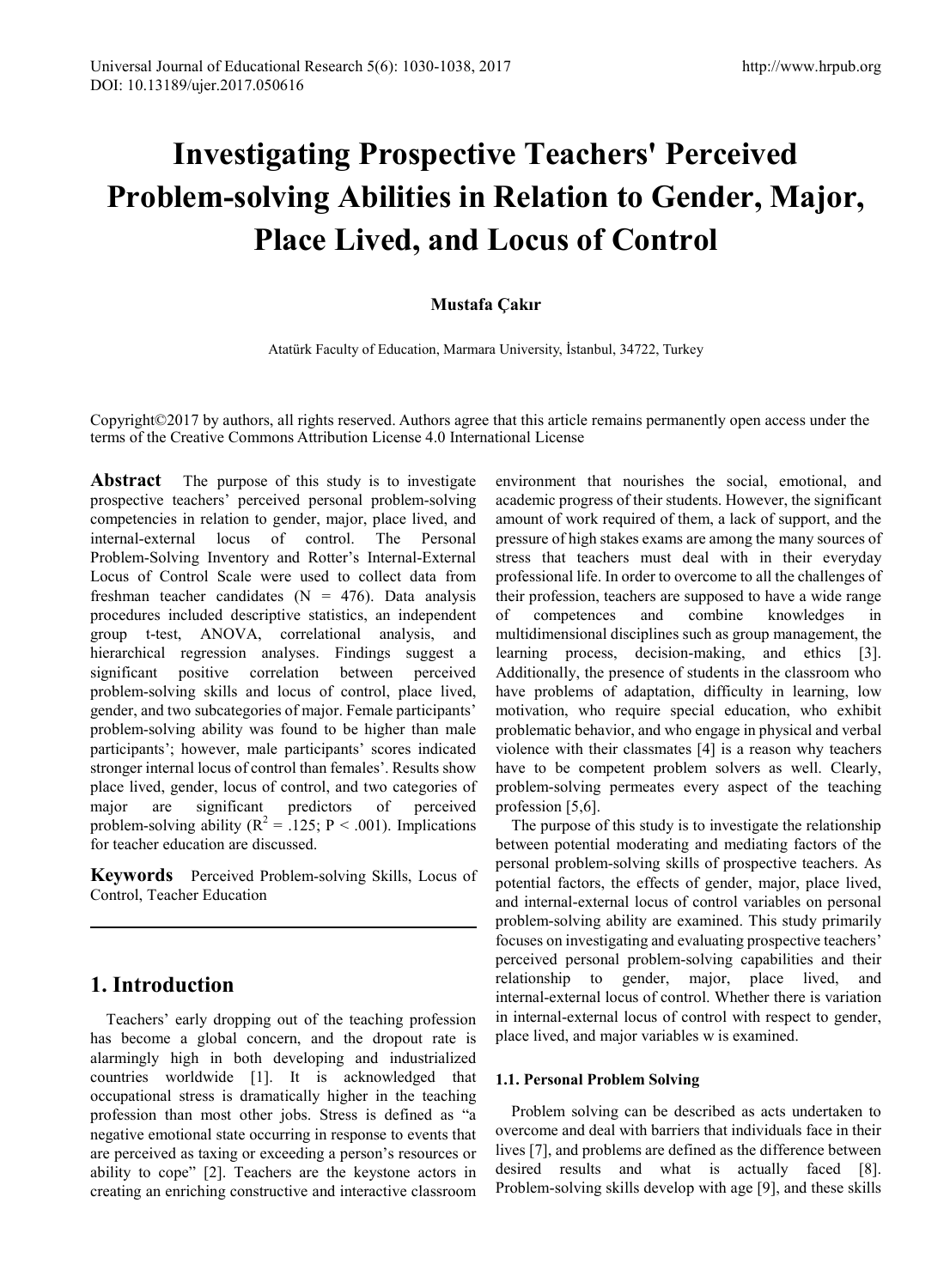may be in varying degrees depending on such factors as intelligence, creativity, endurance, and the frequency of being confronted with problems.

Heppner & Petersen [10] identified the problems that most often raised by counseling individuals which are vaguely defined and have unspecified operations. Such problems also have vague goals and intangible outcomes. Measuring these personal problems is difficult because the nature of the problems is subjective and the sequences of action for solving them are not always clear. Problem-solving skills have an influence on many psychological characteristics that have a bearing on the state of well-being of individuals. Possessing low problem-solving skills may lead to the emergence of psychological problems [11]. Individuals with high skills in problem solving enjoy lower levels of stress [9]. Such individuals are also more enterprising and adaptive in terms of social communication [12]. Skills in problem solving have an impact on academic performance as well. Individuals with high problem-solving skills enjoy higher levels of academic performance and have less anxiety about taking exams. There is a two-way relationship between academic development and problem solving, where improvement in one leads to development in the other and vice versa [9]. Heppner & Petersen [10] developed the Problem-Solving Inventory (PSI), which is an instrument that assesses an individual's perceptions of their personal problem-solving behaviors and attitudes.

#### **1.2. Internal-external Locus of Control**

Locus of control is one of the characteristics that make up the personality of an individual as defined by Rotter [13,14] in the context of social learning theory. It is a construct that represents an individual's perceived control over their environment. Effective problem solvers are, at the same time, individuals with internal locus of control [15,16,17]. Locus of control refers to the extent to which an individual believes they have control over events in their life. Here the individual is confronted with two choices: either the individual themselves or everybody/everything but the individual controls all events related to their life [13]. Locus of control, as a construct, refers to the individual's orientation toward reinforcement contingencies that may be internal or external.

Individuals who have internal locus of control attribute outcomes they face to their own actions or traits [18]. Because these individuals hold only themselves responsible for any case of failure, it is possible that they may develop certain psychological problems as a result of excessive burden. According to Rotter [13], these individuals are characterized by high achievement motivation and low outer-directedness. They see success as something static, something waiting there and that they can attain if they are determined enough [19]. Individuals with external locus of control, in contrast, tend to attribute the outcome of their actions or traits to externalities. These individuals most frequently refer to external reasons such as the presence of powerful others, luck or chance, fate, and the conviction that world is too complex to be predicted. Such individuals tend to blame others for outcomes. They hardly establish any link between outcomes they face and their own actions or traits. Various studies reported that internal locus of control is associated with many positive events and developments in an individual's life. In contrast to, relative to those with external locus of control, individuals with internal locus of control demonstrate better academic performance [20,21], self-directed learning levels [22], learning performance [23], self-confidence [24], workplace performance [25], resourcefulness, and more kindness [26].

As mentioned above, there is a positive correlation between internal locus of control and advanced problem-solving skills in individuals [11, 17]. Individuals who think they can alter through their own actions events they face and who associate all outcomes with what they have or have not done [18] are better skilled at solving problems on their own [24]. In contrast, individuals who seek elsewhere the causes of events they face possibly have less developed problem-solving skills due to the conviction that there would be no use in trying a solution they come up with independently [17].

The process of problem solving generally comprises five steps: general orientation, problem definition, the generating of alternatives, decision-making, and evaluation [15]. For an individual to solve a problem, therefore, they must have at the early stage of problem definition the confidence and determination that they can do so [27,28]. This self-confidence comes in when the individual concerned thinks that things are under their control. If the individual thinks that problems and their solutions rest with others, then there is no motive for them to take any action to come up with a solution. Locus of control is one of the four dimensions of a structure known as core self-evaluation, along with neuroticism, self-efficacy, and self-esteem [29].

Regarding the relationship between gender and the other variables of the present study, it is reported that internal locus of control is higher in males than females, while external locus of control is higher in females than males [30]. Further, the level of women's problem-solving abilities is higher than for men [25]. Şara [25] reported that the variable place where mostly lived did not correlate with either problem solving or internal-external locus of control.

#### **1.3. Significance of the Study and Research Questions**

In the current study, prospective teachers' perceived personal problem-solving abilities were examined in relation to their gender, major, place lived, and locus of control. Various studies in the literature have reported on the relations between these variables individually; however, the effect of the four variables together on perceived personal problem-solving skills has not been investigated. Similarly, there is also correlational analysis of locus of control and problem-solving skills, but no clear explanation about which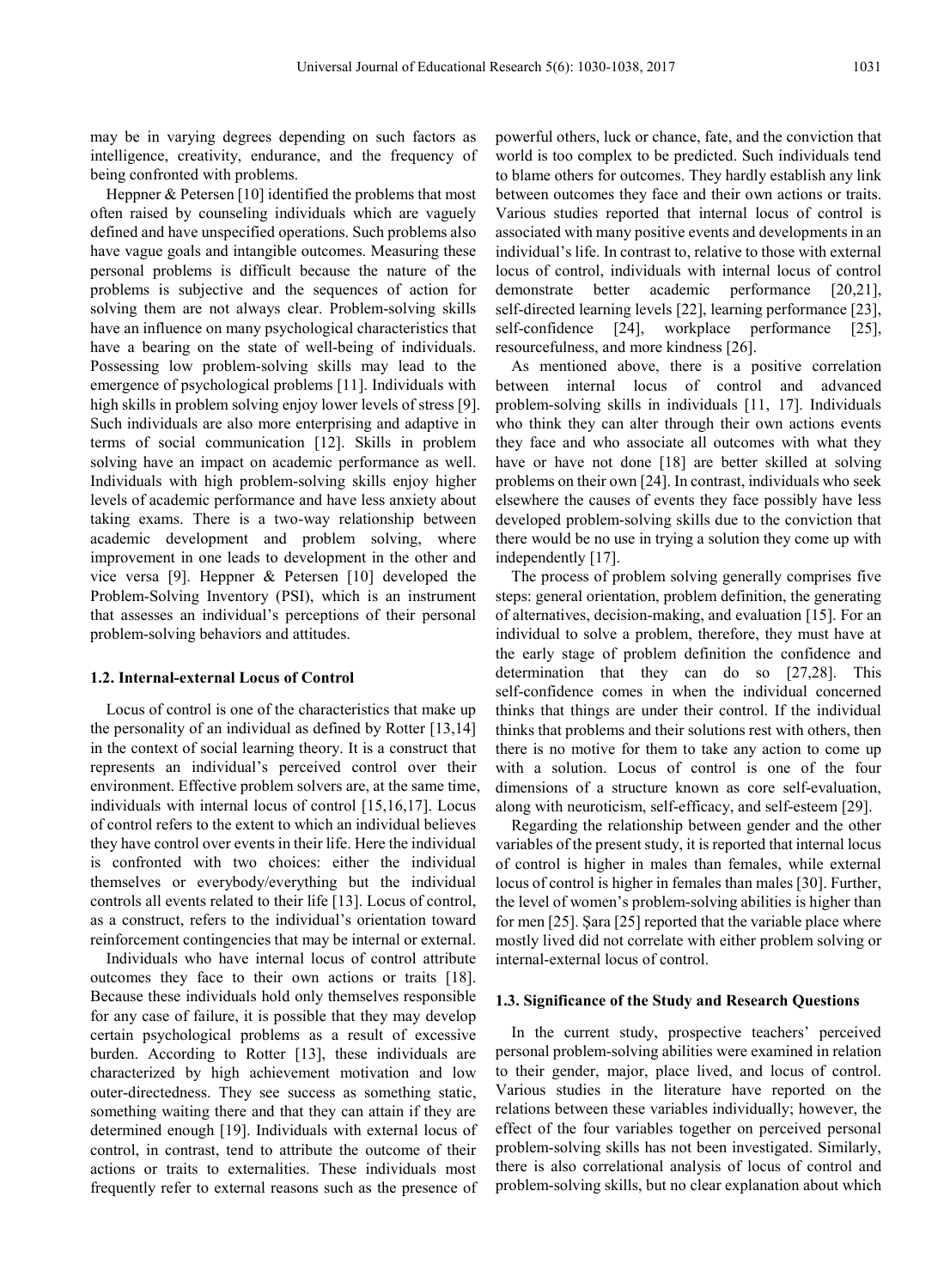predicts the other. The present study tests the hypothesis that internal-external locus of control together with other variables predicts perceived personal problem-solving skills of prospective teachers. It is considered that the findings that are obtained may have guiding value for designing teacher training in problem solving. Knowledge about teachers' level of problem-solving skills and the variables that influence this may help in devising experiences in line with the needs and characteristics of the target group. It is further expected that outcomes will inform the practice for course design by teacher educators.

The purpose of this study was to investigate the roles that gender, major, place lived, and locus of control play in the perceived problem-solving abilities of prospective teachers. Accordingly, the following questions guided the research process:

- a) What are the descriptive characteristics of prospective teachers' scores on perceived PSI and locus of control scale?
- b) Are there any differences in prospective teachers' perceived problem-solving abilities and locus of control according to their gender, major, and place lived?
- c) What relationships, if any, exist between prospective teachers' perceived problem-solving abilities and their gender, major, place lived, and internal-external locus of control?
- d) To what extent, if any, is prospective teachers' perceived problem-solving ability influenced by gender, major, place lived, and locus of control?

# **2. Methodology**

In this study, a simple descriptive survey approach was utilized in order to conduct an exploratory correlational design study aimed at determining the extent to which gender, place lived, and locus of control as independent variables predict perceived problem-solving skills as a dependent variable.

## **2.1. Sample of the Study**

The sample of this study consisted of 476 prospective teachers, who were enrolled in a large urban college of education and were majoring in social studies, Turkish language and literature, English language, Turkish language, history, geography, elementary science, elementary mathematics, chemistry, and biology education programs during academic year 2015-2016 at a large state university in Turkey. Of these participants, 249 were female (52%) and 227 were male (48%). The distribution of participants by their subject of study is as follows: social studies 51 (10.7%); Turkish language and literature 43 (9%); English language 117 (24.6%); Turkish language 58 (12.2%); history 21 (4.4%); geography 33 (7.8%); elementary science 53  $(11.1\%)$ ; elementary mathematics 24 (5%); chemistry 37

(7.8%); and biology 39 (8.2%). Characteristics of the participants are presented in Table 1.

**Table 1.** Sample Characteristics

| Demographical characteristics | N(%                        |            |  |  |
|-------------------------------|----------------------------|------------|--|--|
| Gender                        |                            |            |  |  |
|                               | Male                       | 227(47.7)  |  |  |
|                               | Female                     | 249 (52.3) |  |  |
| Major                         |                            |            |  |  |
|                               | Social Studies Education   | 51(10.7)   |  |  |
| Social                        | <b>History Education</b>   | 21(4.4)    |  |  |
|                               | Geography Education        | 33(7.8)    |  |  |
| Turkish                       | Turkish Language Ed.       | 58 (12.2)  |  |  |
|                               | Turkish Language and Lit.  | 43 (9)     |  |  |
|                               | Elementary Science Ed.     | 53 (11.1)  |  |  |
| Ouantitative                  | Elementary Math. Ed.       | 24(5)      |  |  |
|                               | <b>Biology Education</b>   | 39(8.2)    |  |  |
| Science                       | <b>Chemistry Education</b> | 37(7.8)    |  |  |
| English                       | English Lang. Ed.          | 117(24.6)  |  |  |
| Place Lived                   |                            |            |  |  |
|                               | $1 = Metropolitan City$    | 183 (38.6) |  |  |
|                               | $2 = \text{City}$          | 112 (23.4) |  |  |
|                               | $3$ = District             |            |  |  |
|                               | $4 = Town/Village$         |            |  |  |

### **2.2. Measures**

In this study, the PSI and Rotter's Internal-External Locus of Control Scale (Rotter's I-E Scale) were used to collect data. Additionally, a demographic questionnaire was employed to gather information regarding participants' gender, major, and the place lived mostly during their lives.

## 2.2.1. Rotter's Internal-External Locus of Control Scale (Rotter's I-E Scale)

Rotter's I-E Scale was used [13] to assess the locus of control orientations of prospective teachers. The scale comprises 29 forced-choice items to measure the positions of individuals with respect to the internality/externality of their generalized control expectations. The Turkish version of the scale was adapted by Dağ [31] and consists of 29 pairs of statements, of which 6 are filler items. Dağ [31] reported that the split-half reliability coefficient of the scale ranged from .65 to .79 in various samples. Cronbach's alpha coefficient was .71. For the sample of this study, Cronbach's alpha coefficient was.78 ( $N = 476$ ). The test-retest reliability of the scale in one-month intervals varied from .49 to .83. Low scores obtained from the scale indicate internal locus of control, and high scores indicate external locus of control.

### 2.2.2. Problem Solving Inventory (PSI)

The PSI developed by Hepper and Peterson [10] was used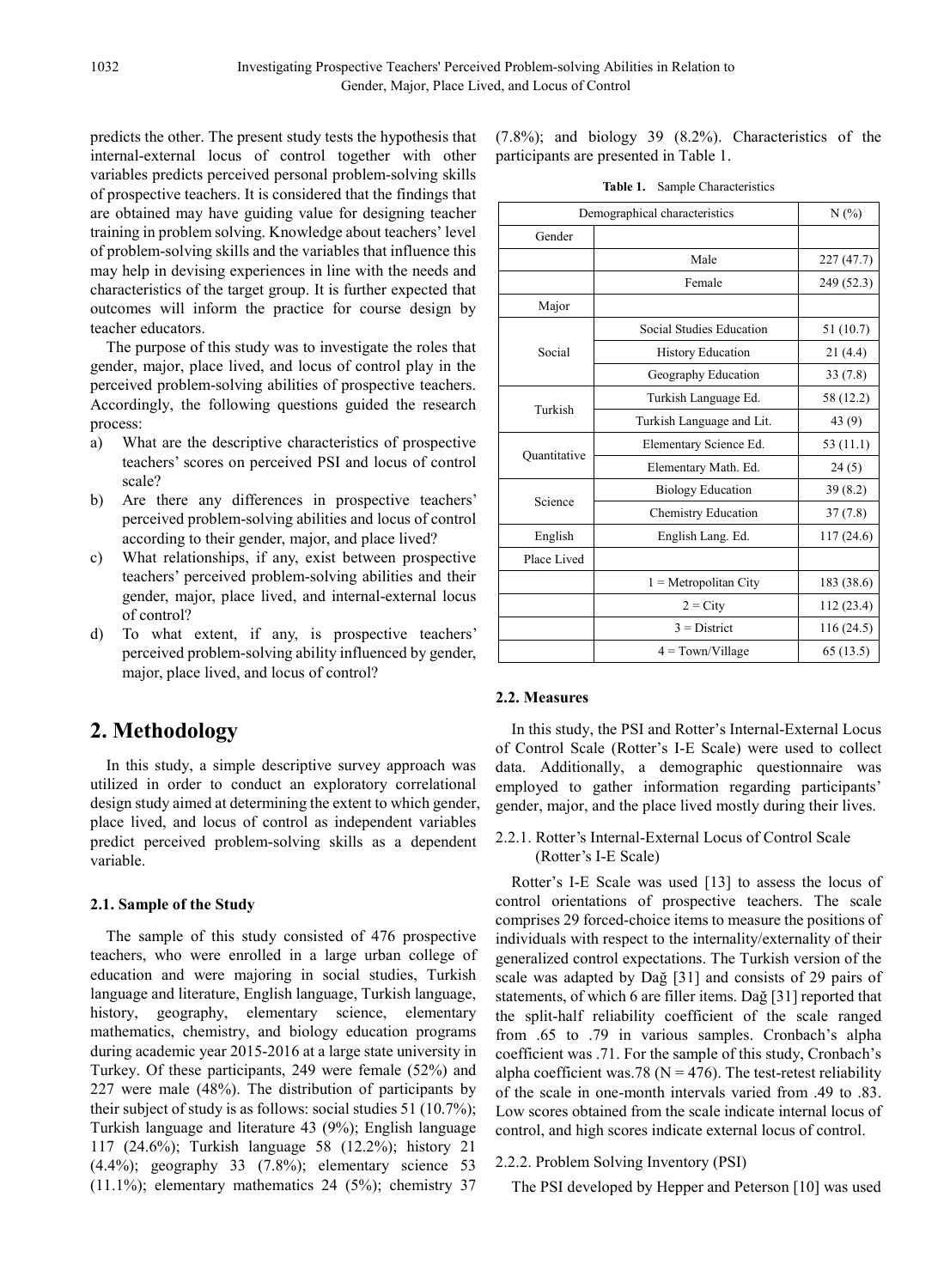to measure prospective teachers' perceptions of their problem-solving abilities in everyday life. The instrument is based on 35, 6-point Likert-type items (3 filler items) that assess how individuals perceive themselves as problem solvers. Total scores ranged between 32 and 192. Higher scores indicate that individuals regard themselves as insufficient in terms of their problem-solving skills. A Turkish adaptation study of the PSI was conducted by Şahin, Şahin, and Heppner [32]. They reported Cronbach's alpha coefficient of the Turkish version as.88. Although the original PSI consists of three subscales, namely, problem-solving confidence, approach-avoidance style, and personal control, the Turkish version of the instrument consists of six dimensions, which are impulsive style, reflective style, avoidant style, monitoring, problem-solving confidence, and planfulness [32]. Cronbach's alpha coefficient was .89 ( $N = 476$ ) for the sample of this study.

#### **2.3. Data Collection**

The two instruments were administered during regular class hours in the spring semester of academic year 2015-2016. The researcher was present in the class during implementation. Required permissions were acquired, no incentives were offered, and participation was voluntary.

#### **2.4. Data Analysis**

In order to analyze the data collected, the researcher used a statistical software package (SPSS; Version 20.0). The dependent variable of the survey, which is personal problem-solving skill levels of candidate teachers, was obtained through the PSI. The dependent variables internal-external control locus, gender, place of living, and major were obtained through Rotter's I-E Scale.

Although the PSI has three factors, the analyses in this study are based only on the total score. The assumption of normality of the distributions was tested with the Kolmogorov–Smirnov test. Total scores obtained through both the PSI and Rotter's I-E Scale showed normal distribution ( $p > .05$ ). The variable "gender" was turned into a dummy variable for purposes of regression analysis by assigning (1) to male and (0) to female candidate teachers. Because "the place where mostly lived" is considered as a sequential variable, it could be included in the regression analysis without any change. Choices in this variable are coded as  $1 =$  metropolitan city,  $2 =$  city,  $3 =$  district, and  $4 =$ town/village, and higher numbers denote smaller places of residence. Participating prospective teachers were majoring in 10 different subject areas. Given that certain subject areas had few participants and that there were no significant differences, the subject areas were combined based on similarities in types of university admittance exam scores and participants in the study. As a result of this scheme, participants from biology and chemistry education were combined and labeled as "science," from history, geography,

and social studies education were combined and labeled as "social," from elementary science and mathematics education were combined and labeled as "quantitative," and from Turkish language and literature and Turkish were combined and labeled as "Turkish." Participants from "English" education were not combined with any other major. This combination yielded five categories, and each was converted into a dummy variable to include in the regression analysis. Consequently, in order to determine the relationships between these five categories and scores obtained from the PSI, Pearson product-moment correlations were computed. This analysis showed that only the "social" and the "quantitative" category had a significant relationship with scores from the PSI; therefore, only these two categories were included in the regression analysis.

In the data analysis, an independent group t-test, an ANOVA, and a hierarchical regression analysis were used. The independent group t-test was carried out to determine whether there was a difference between female and male students in regard to perceived problem-solving ability and internal-external locus of control. An ANOVA was conducted to determine whether perceived personal problem-solving skills and internal-external locus of control differ among majors and place lived. A hierarchical regression analysis was conducted to test whether and to what extent the independent variables, namely gender, major, place lived, and internal-external locus of control predict perceived personal problem-solving skills of prospective teachers.

## **3. Findings**

Results of the data analysis are organized according to the research questions respectively. First, descriptive statistics regarding prospective teachers' perceived problem-solving skills, internal-external locus of control, and demographic variables are presented. In order to respond to the first and second research questions, the results of the independent group t-tests and the ANOVA are shown below in Table 2. Second, in order to address the third research question, the results of the correlational analysis of variables are presented. Finally, in order to address the fourth research question, the results of the hierarchical regression analysis are presented. The findings shown in Table 2 indicate there is a significant difference between responding male and female prospective teachers in terms of average scores obtained from both the problem-solving skills and the internal-external locus of control scale ( $p < .05$ ). The findings show that, while female prospective teachers' perceived problem-solving skills are higher than males', the scores of male respondents indicated stronger internal locus of control than those of females. Mean scores obtained with respect to the problem-solving and the internal-external locus of control scale also differ significantly in terms of major ( $p < .05$ ). For instance, the problem-solving skills of prospective teachers from the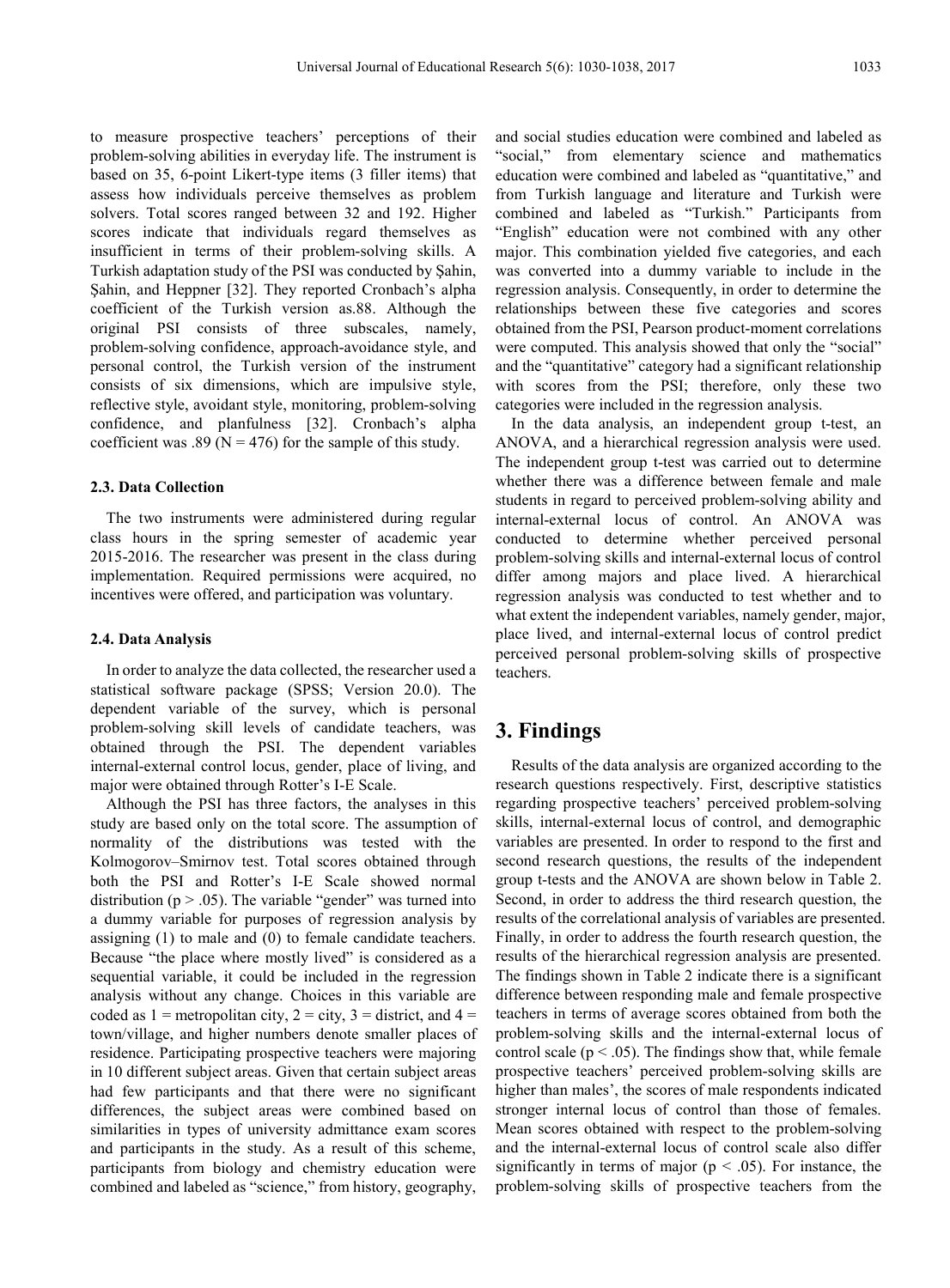"social" category are higher than for others. Further, while prospective teachers majoring in the "social" field have the highest scores on internal locus of control, others studying the "Turkish language" have the lowest. There is also a significant difference with respect to the place lived variable of the respondents in terms of average scores obtained on the scale of perceived problem-solving skills ( $p < .05$ ), but there is no significant difference with respect to the same criterion when it comes to the average scores on the internal-external locus of control scale ( $p > .05$ ). The findings suggest that the larger the place of mostly lived, the higher the perceived problem-solving ability. Those who have lived mostly in metropolitan cities have the highest perceived problem-solving skills scores.

In order to determine the relationship between the dependent and the independent variables of the study, which was the focus of the third research question, Pearson product-moment correlations were computed. Table 3 shows the results.

The findings indicate a significant positive correlation between perceived problem-solving skills and locus of control (r = .21, p < .01), place lived (r = .18, p < .01), and gender  $(r = .13, p < .01)$ . Additionally, perceived problem-solving ability was found to be significantly related to two subcategories of major: "social" ( $r = -19$ ,  $p < 01$ ) in a negative direction and "quantitative" ( $r = .11$ ,  $p < .05$ ) in a positive direction. These results confirm that the five independent variables can be included in the hierarchical multiple regression analysis.

In order to respond to the fourth research question, a four-stage hierarchical multiple regression analysis was performed with perceived problem-solving skills as the dependent variable and the factors of place lived, gender, major, and locus of control as the independent variables. Collinearity diagnostics from the regression output indicated no collinearity problem.

| Variable                 |                | N   | $\frac{0}{0}$ | Problem-Solving |      | $F/t-p$                              | I-E Locus of<br>Control |     | $F/t-p$                                       |
|--------------------------|----------------|-----|---------------|-----------------|------|--------------------------------------|-------------------------|-----|-----------------------------------------------|
|                          |                |     |               | $\overline{X}$  | Sd   |                                      | $\overline{X}$          | Sd  |                                               |
| Female<br>Gender<br>Male |                | 249 | 52.3          | 91.0            | 13.7 | $t = 2.762$<br>$p = .006$            | 11.5                    | 3.9 | $T = 2.908$<br>$P = .004$                     |
|                          |                | 227 | 47.7          | 94.9            | 16.1 |                                      | 10.5                    | 3.9 |                                               |
|                          | Total          | 476 | 100.0         | 92.8            | 14.9 |                                      | 11.0                    | 3.9 |                                               |
|                          | Science-A      | 76  | 16.0          | 91.3            | 13.8 |                                      | 10.8                    | 4.3 | $F = 4,281$<br>$P = .002$<br>Scheffe<br>C < E |
| Major                    | Social-B       | 105 | 22.1          | 87.4            | 14.6 | $F = 5.487$<br>$P = .000$<br>Scheffe | 10.2                    | 3.5 |                                               |
|                          | Quantitative-C | 77  | 16.2          | 96.5            | 14.5 |                                      | 10.0                    | 3.8 |                                               |
|                          | English-D      | 117 | 24.6          | 93.9            | 14.6 |                                      | 11.7                    | 3.8 |                                               |
|                          | Turkish-E      | 101 | 21.2          | 95.3            | 15.7 | $B < A-C-D-E$                        | 11.9                    | 4.2 |                                               |
| Total                    |                | 476 | 100.0         | 92.8            | 14.9 |                                      | 11.0                    | 3.9 |                                               |
|                          | Metropolitan-A | 183 | 38.6          | 89.9            | 13.8 | $F = 4.951$                          | 10.9                    | 3.8 | $F = 2.115$<br>$p = .098$                     |
| Place lived              | $City-B$       | 112 | 23.4          | 93.1            | 15.6 | $p = .002$                           | 10.5                    | 3.9 |                                               |
|                          | District-C     | 116 | 24.5          | 94.3            | 16.2 |                                      | 11.7                    | 4.1 |                                               |
|                          | Town/Village-D | 65  | 13.5          | 97.8            | 13.3 | Scheffe                              | 10.6                    | 3.8 |                                               |
| Total                    |                | 476 | 100.0         | 92.8            | 14.9 | A < D                                | 11.0                    | 3.9 |                                               |

**Table 2.** Descriptive Findings Related to Survey Variables and Results of t-test and ANOVA

**Table 3.** Intercorrelations among Variables

|                             |   | 1         | $\overline{2}$        | $\mathbf{3}$ | $\overline{\mathbf{4}}$ | 5          |
|-----------------------------|---|-----------|-----------------------|--------------|-------------------------|------------|
| <b>Problem Solving</b>      | r |           |                       |              |                         |            |
|                             | p |           |                       |              |                         |            |
| <b>I-E Locus of Control</b> | r | $.214***$ |                       |              |                         |            |
|                             | p | .000      |                       |              |                         |            |
|                             | r | $.176***$ | .019                  |              |                         |            |
| <b>Place lived</b>          | p | .000      | .690                  |              |                         |            |
| Gender                      | r | $.129**$  | $-.137$ <sup>**</sup> | $.099*$      |                         |            |
|                             | p | .006      | .004                  | .032         |                         |            |
| Social                      | r | $-.187**$ | $-.104*$              | $-.017$      | .035                    |            |
|                             | p | .000      | .028                  | .718         | .448                    |            |
| Quantitative                | r | $.109*$   | $-.111$ <sup>*</sup>  | $-.031$      | $-.032$                 | $-.234$ ** |
|                             | p | .019      | .019                  | .494         | .489                    | .000       |

\*\*. Correlation is significant at the .01 level (2-tailed).

\*. Correlation is significant at the .05 level (2-tailed).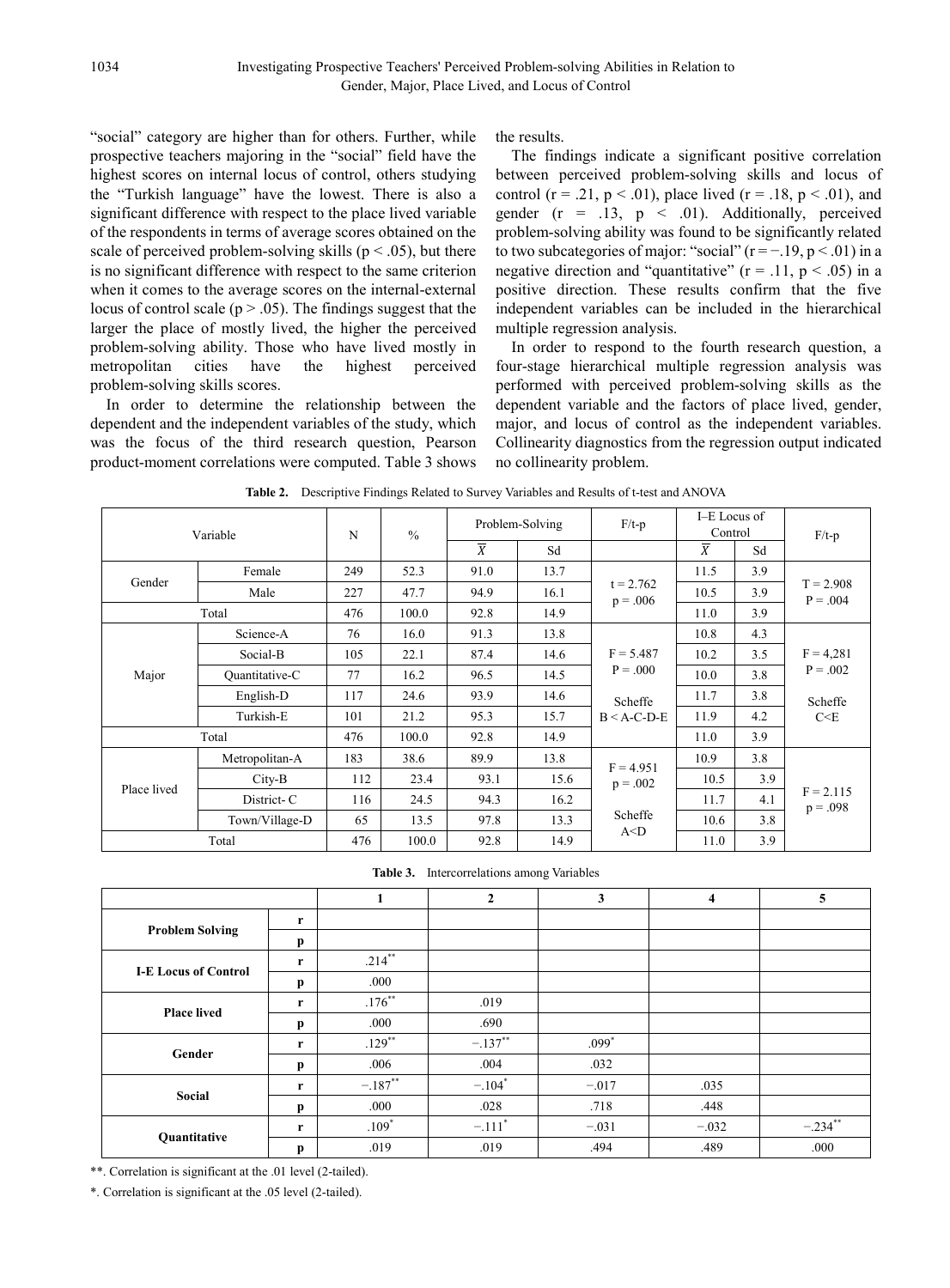Moreover, assumptions of linearity, homoscedasticity, and normality of residuals were also met. The "place lived" variable life was added to the first stage of the hierarchical multiple regression in order to control the place of residence. Then, the gender variable was included at the second stage, subcategories of major (social-quantitative) were included at the third stage, and, finally, the internal-external locus of control variable was entered at the fourth stage. In the context of responding to the fourth research question, Table 4 shows zero-order correlation and average values. At the first stage of the hierarchical multiple regression analysis, the place lived variable explains 2% of the variance in problem-solving skills ( $R = .151$ ,  $R2 = .023$ ,  $\Delta R2 = .021$ ,  $F = 9.999$ ,  $p < .01$ ). In the second stage, with gender added to the model, the place lived and gender variables together explain 4% of the variance in problem-solving skills  $(R = .190, R^2 = .036, \Delta R^2 = .032, F = 7.996, p < .01)$ . The

major, the only social and quantitative category, is added to the model at the third stage, and this model explains 7% of the variance in problem-solving skills  $(R = .271, R^2 = .074,$  $\Delta R2 = .065$ , F = 8,434, p < .01). Internal-external locus of control was added to the model at the fourth stage, and the final model accounted for 13% of the variance in prospective teachers' perceived problem-solving skills  $(R = .354, )$  $R^{2} = .125$ ,  $\Delta R^{2} = .115$ ,  $F = 12.097$ ,  $p < .01$ ). Table 5 presents the results of the hierarchical multiple regression analysis.

When the final four-stage model is examined, the place lived variable shows a significant contribution to explaining the variance in perceived problem-solving skills by .02  $(t = 2,780, p < .01)$ , gender by .02  $(t = 3.291, p < .01)$ , enrollment in social studies by .02 (t = 2.776,  $p < .01$ ), numerical by .01 ( $t = 2.7461$ ,  $p < .01$ ), and internal-external locus of control by .05 (t = 4.985, p < .01).

**Table 4.** Zero-Order Correlation between Variables and Mean Scores

|                    |              |         | $\overline{2}$ | 3       | $\overline{4}$ | 5       | Mean  | Std. Dev. |
|--------------------|--------------|---------|----------------|---------|----------------|---------|-------|-----------|
| 1- Problem Solving | r            |         |                |         |                |         | 92.77 | 14.98     |
|                    | p            |         |                |         |                |         |       |           |
|                    | r            | .151    |                |         |                |         |       | 1.07      |
| 2-Place lived      | p            | .001    |                |         |                |         | 2.10  |           |
|                    | $\mathbf{r}$ | .129    | .097           |         |                |         |       | .50       |
| 3-Gender           | p            | .004    | .022           |         |                |         | .48   |           |
| 4-Social           | $\mathbf{r}$ | $-.180$ | $-.048$        | .029    |                |         |       | .40       |
|                    | p            | .000    | .163           | .272    |                |         | .21   |           |
| 5-Quantitative     | $\Gamma$     | .114    | $-.011$        | $-.004$ | $-.222$        |         |       | .37       |
|                    | p            | .009    | .407           | .469    | .000           |         | .16   |           |
| 6-Rotter's I-E     | r            | .213    | .019           | $-.131$ | $-.094$        | $-.126$ |       | 3.97      |
|                    | p            | .000    | .347           | .003    | .272           | .004    | 11.05 |           |

**Table 5.** Hierarchical Multiple Regression Analysis Examining Effects of Given Variables for Predicting Perceived Problem-Solving Skills

| $\Delta R^2$ | F<br>p         |
|--------------|----------------|
|              |                |
| .021         | 9.999<br>.002  |
|              |                |
| .032         | 7.996<br>.000  |
|              |                |
|              |                |
| .065         | 8.434<br>.000  |
|              |                |
|              |                |
|              |                |
|              |                |
| .115         | 12.097<br>.000 |
|              |                |
|              |                |
|              |                |
|              |                |
|              |                |
|              |                |

Note: Standardized regression coefficients reported.  $N = 476$ .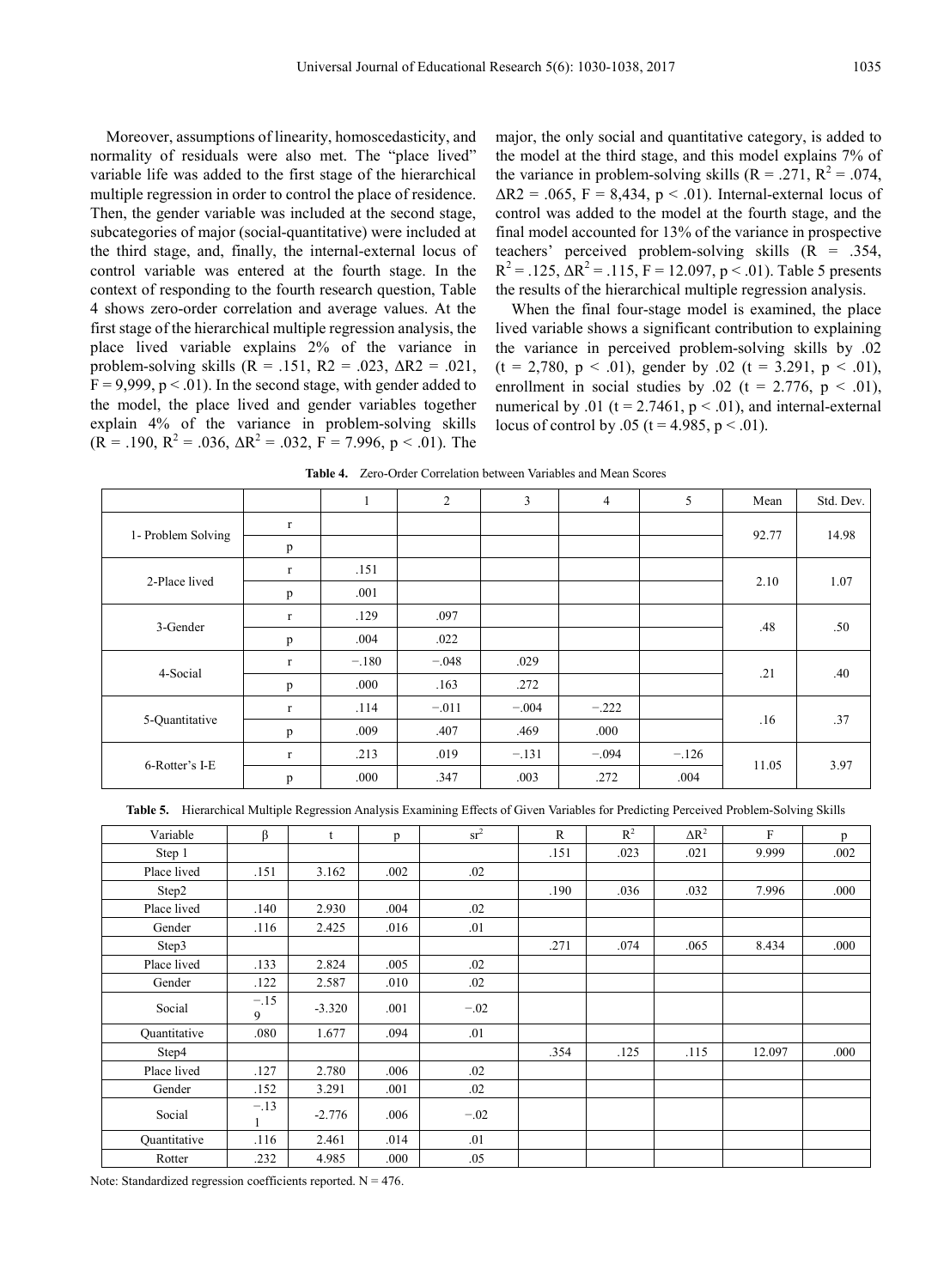In sum, the regression analysis yielded a significant model with  $R^2 = .125$  (F (5, 423) = 12.097, p < .001. As the place where most of life is spent, or place lived becomes more urbanized, participants' perceived problem-solving skills increase. The problem-solving scores of male students are higher than those of females by 4.546 points, indicating females' lower confidence in their skills. This difference is observed as 3.471 points in the second model and as 3.642 in the third model after gender is added to the models. The difference between the genders increases after other independent variables are added to the model. The problem-solving skills of students enrolled in social studies education are higher than those of others by 4.846 points, while the scores of students enrolled in elementary science and mathematics education are lower than those of others by 4.752 points. Finally, perceived problem-solving skills are positively correlated with scores on internal locus of control. Each unit increase in the internal locus of control score leads to a .878-point increase in the perceived problem-solving skills scores of prospective teachers.

## **4. Discussion**

The present study aimed at answering four research questions: (a) What are the descriptive characteristics of prospective teachers' scores on perceived PSI and locus of control scales? (b) Are there any differences in prospective teachers' perceived problem-solving abilities and locus of control according to their gender, major, and place lived? (c) What relationships, if any, exist between prospective teachers' perceived problem-solving abilities and their gender, major, place lived, and internal-external locus of control? (d) To what extent, if any, is prospective teachers' perceived problem-solving ability influenced by gender, major, place lived, and locus of control?

The results of the study showed that the mean problem-solving score of prospective teachers is 92.8 (SD=14.9), which is well below the midpoint (112), indicating high perceived competence in problem solving. Their mean score on internal-external locus of control was 11  $(SD = 3.9)$ . Their locus of control scores are partly below the midpoint (11.5), which means they are closer to internal locus of control. Previous studies on groups from other universities found 10.7 [33] and 11.2 [25] as mean values for locus of control. Based on this, it can be said that Turkish students across universities are similar with respect to this variable. Berry [34] and Hui [35] reported that there are intercultural variances with respect to locus of control. For example, it was found that locus of control in Eastern and Middle Eastern societies tends to be more external than in Western societies [35]. A more recent study by Stocks, April, and Lynton [36] found the average locus of control score as 13.4 for Chinese students and as 7.3 for South African students. Researchers attribute this difference to the collectivist culture dominant in Asian societies and the individualistic culture in Western societies. Thus, it is

noteworthy that the average score in Turkey, as a country located between East and West, is also between these two scores.

In terms of differences between the genders, it was found that, while female participants have significantly higher perceived problem-solving skills than males, locus of control in male students is closer to internal relative to female students. These results are supported by the existing literature [24, 30, 37]. Another outcome is that the problem-solving skills of participants varied by places where they have spent most of their life. Perceived problem-solving skills increase as the place lived is more urbanized. Şara [25] also reported similar findings in a study with prospective teachers.

Results of a hierarchical multiple regression analysis showed that perceived personal problem-solving skills are positively correlated with the level of locus of control, place of living, gender, and two categories of major. These variables are, at the same time, significant predictors of perceived problem-solving skills. The positive correlation between locus of control and problem-solving skills is in line with the findings of earlier studies [12, 15, 16, 17]. Additionally, this relationship is theoretically supported by the fact that both constructs are based on social learning theory and have a strong relationship with self-effıcacy [29]. We can infer that having internal locus of control increases the possibility of the individual taking the initiative and starting to solve a problem [28]. The findings of this study also suggest that growing up in a big urbanized environment may have a positive effect on the development of perceived problem-solving skills in an individual.

Prospective teachers' subject area is investigated in this study as well. However, only two categories, social science and quantitative, were found to be significantly related to the perceived problem-solving skills of prospective teachers. While those majoring in social science education areas, social studies, geography, and history have higher perceived problem-solving competence, those majoring in quantitative disciplines, elementary science, and elementary mathematics education have lower confidence in this respect. Interestingly, admission to the quantitative disciplines requires higher achievement on a nationwide college placement exam than do the social sciences. Heppner, Witty & Dixon [9] stated that there is no relationship between academic success and perceived problem-solving skills. However, there are other studies asserting a significant relationship between the two [38]. The contrast between the findings of the present study and what is reported in the literature suggests that there may be other reasons than academic achievement for this observed difference between majors.

# **5. Conclusions and Implications**

Continuing stress not only causes occupational burnout of teachers but also prevents them from engaging in positive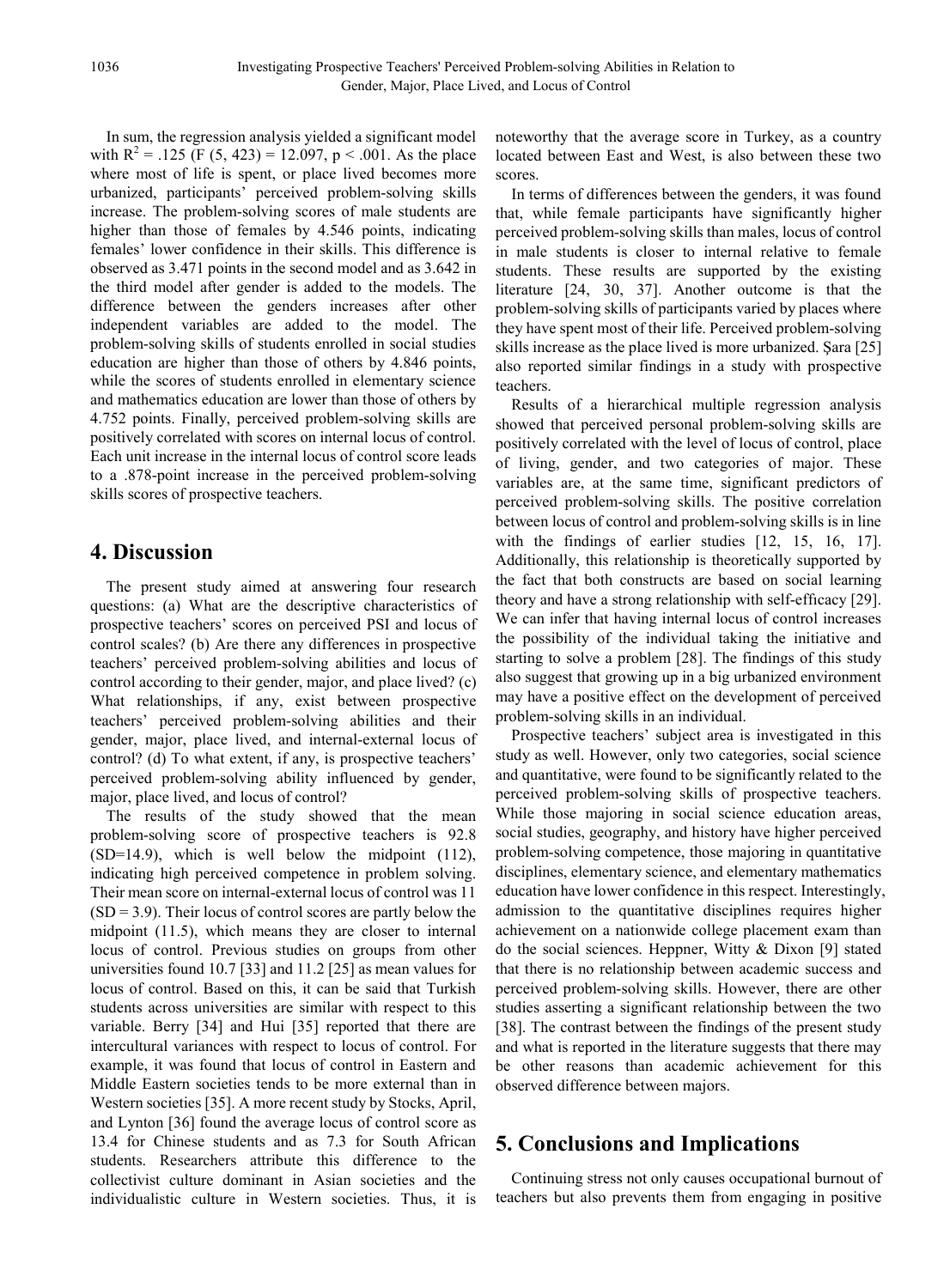interactions with their students in order to create a conducive learning environment. According to personality-stress contagion theory [39], worry and stress can spill over from one person to another within a shared social environment such as the school and the classroom. Personal problem-solving skills and locus of control variables are among the assets that help teachers deal with stress. If teachers' personal problem-solving skills are low, their stressful experiences may take a toll, and without any support structure in the workplace or the social environment, they are more likely to use less responsive and more reactive classroom management strategies. Such strategies will not lead to desired educational outcomes, however. Oberle and Schonert-Reichl [40] established a link between classroom teachers' stressful experiences and students' physiological stress levels in the classroom. Anxiety, aggression, isolation, and motivational loss are among the common emotional responses to stress in learning environments. As teaching is a profession that demands constant problem solving, teachers are expected to be competent in this area.

Understanding how prospective teachers perceive their personal problem-solving capabilities in the workplace and in social life can help bring about deeper insight into teacher preparation programs. Examining prospective teachers' beliefs on this issue, as in the present study, is expected to provide a broader definition for potential teacher education programs. This research, which may also be considered as needs analysis, will ensure that the planned course of teacher education is in line with the needs of the target group. Before aiming to enhance the personal problem-solving skills of prospective teachers, it is necessary to identify the perceived level of such skills and its relationship to some other variables. The findings of this study function as an initial prospect for evaluating how to design teacher education settings to support the development of problem-solving abilities. It is important for teachers to have internal locus of control if they are to face educational problems and deal with them properly. An individual's locus of control is not fixed and can be observed at different levels during various stages of life. For example, children take control of their lives and start to refer less to external factors as they grow up [19,24]. The locus of control may shift from external to internal through training individuals in intervention [41]. Considering that the locus of control influences problem-solving skills, it would be appropriate to engage prospective teachers in activities to help them develop internal locus of control. Similarly, because the place where most of life has been spent is related to perceived problem-solving skills, it would also be worthwhile to pay special attention to teacher candidates who are from small cities and rural areas.

## **REFERENCES**

- [1] A. M. Aloe, L. C. Amo, M. E. Shanahan, Classroom management self-efficacy and burnout: A multivariate meta-analysis. Educational Psychology Review, Vol.26, No.1, 101-126, 2014.
- [2] D. Hockenbury, S. Hockenbury, Psychology  $(3<sup>rd</sup> Ed.)$ , Worth, New York, 2003.
- [3] J. Orgoványi-Gajdos, Teachers' Professional Development on Problem Solving: Theory and Practice for Teachers and Teacher Educators. Springer, 2017
- [4] OECD, Creating Effective Teaching and Learning Environments: First Results from TALIS, OECD Publishing, 2009.
- [5] R. J. Shavelson, What is the basic teaching skill? Journal of Teacher Education, Vol.24, No. (2), 144-151, 1973.
- [6] R. Silverman, W. M. Welty, Teaching with cases. Journal on Excellence in College Teaching, 1, 88-97, 1990.
- [7] J. E. Adair, Decision Making and Problem Solving Strategies (Vol. 9), Kogan Page Publishers, 2007.
- [8] A. Bingham, Çocuklarda Problem Çözme Yeteneklerinin Geliştirilmesi. (Development of Problem Solving Skills in Children). Milli Eğitim Basımevi, İstanbul. 1998.
- [9] P. P. Heppner, T. E. Witty, W. A. Dixon, Problem-solving appraisal: Helping normal people lead better lives. The Counseling Psychologist, Vol.32, No.3, 466-472, 2004.
- [10] P. P. Heppner, C. H. Petersen, The development and implications of a personal problem solving inventory. Journal of Counseling Psychology, Vol.29, 66-75, 1982.
- [11] P. P. Heppner, C. E. Baker, Applications of the Problem Solving Inventory. Measurement and Evaluation in Counseling and Development, 1997.
- [12] P. P. Heppner, B. L. Reeder, L. M. Larson, Cognitive variables associated with personal problem-solving appraisal: Implications for counseling. Journal of Counseling Psychology, Vol.30, No.4, 537, 1983.
- [13] J. B. Rotter, Generalized expectancies for internal versus external control of reinforcement. Psychological Monographs: General & Applied, Vol.80, No.1, 1-28, 1966.
- [14] J. B. Rotter, Internal versus external control of reinforcement: A case history of a variable. American Psychologist, Vol.45, No.4, 489, 1990.
- [15] T. R. Elliott, F. Godshall, J. R. Shrout, T. E. Witty, Problem-solving appraisal, self-reported study habits, and performance of academically at-risk college students. Journal of Counseling Psychology, Vol.37, No.2, 203, 1990.
- [16] P. P. Heppner M. Kampa, L. Brunning, The relationship between problem-solving self-appraisal and indices of physical and psychological health. Cognitive Therapy and Research, Vol.11, 155-168, 1987.
- [17] N. Konan, Relationship between locus of control and problem-solving skills of high school administrators. International Journal of Social Sciences and Education, Vol.3, No.3, 786-794, 2013.